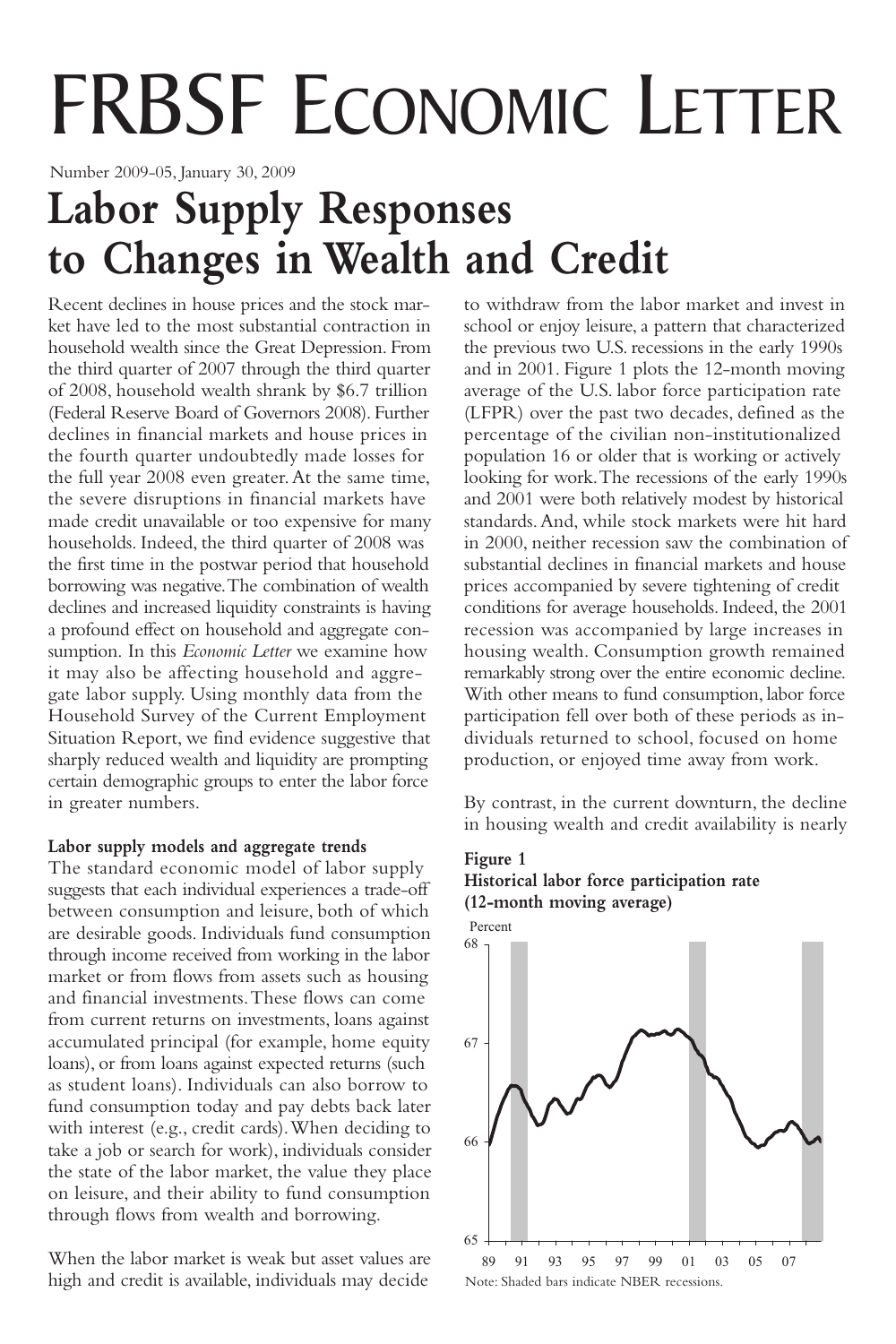unprecedented. Since the downturn began, housing values have fallen by 6.8% by one measure and households' financial wealth has declined by 8.5% (Federal Reserve Board of Governors 2008). In addition, a significant fraction of Americans appears to be unable to access credit card lines or acquire mortgages or student loans at affordable rates (Dash 2008, Shiskin 2008). Labor supply theory suggests that this contraction of household income from sources other than work would result either in severe reductions in consumption or substantial changes in labor supply, or, more likely, some combination of both. Moreover, reduced access to credit means many households must generate labor income rather than borrow to finance current consumption.

Indeed, we have seen steep declines in consumption in recent months.At the same time though, the LFPR has been holding up relative to past downturns and even rising for some groups, despite notable difficulties in the labor market. Data on job losses suggest that the decline in labor market opportunities has been as large as the deep recessions of the early 1980s. Still, the aggregate LFPR has not fallen as in previous recessions. In spite of declining labor market opportunities, more people actually are deciding to pursue them.This apparent effect of lost wealth and access to credit on households' labor supply decisions is much less often emphasized than the effect on consumption.This is a missed opportunity since, unlike data on consumption, for which only monthly aggregates are released, monthly labor market data are available for different groups of households.

## **A closer look at labor supply behavior by group**

We use monthly data to look more closely at the labor market decisions of population subgroups that might be especially sensitive to recent wealth declines and reduced access to credit. First, we break the population into six age and age/gender subgroups and plot changes in LFPRs for the current and previous two recessions.

As Figure 2 shows, there is considerable variation across subgroups underlying the aggregate trend in Figure 1. For example, teenagers and men aged 25–54 have been withdrawing from the labor force at the same pace or faster than in the previous two recessions.The key drivers of the anomalous pattern of LFPR are young people 20–24, women 25–54, and workers 55 and older.These groups have either increased their participation during

# **Figure 2**





this period or, in the case of the 20–24 group, have not withdrawn to the same extent as in the previous two recessions. 25-54 25-54 55-64 55-64

Labor force participation rates of these groups may be more robust during the current downturn than in the previous downturns for several reasons. First, the decrease in the supply of credit to students and the decline in housing and financial wealth of their parents likely put pressure on young people to take jobs to pay for their studies. Second, the hit to household balance sheets as well as the rapid deterioration in employment opportunities for males stemming from declines in construction and manufacturing likely prompted other household members to enter the labor market. Finally, the abnormally large declines in housing equity and financial wealth could delay retirement dates for older workers, increasing their participation rates relative to previous downturns.

For more evidence, we look at the recent behavior of students aged 20–24, married women, and workers aged 55 to 64.

*College-age students.* Figure 2 shows that during the past two recessions, the LFPR of young adults dropped considerably, by 1.3 percentage points on average. Such declines were driven by a fall in the LFPR of students, many of whom decided to focus exclusively on school as job prospects worsened (Figure 3). Since June 2008, however, more than 20 banks have suspended their student loan programs and the \$260 billion market for student loan asset-backed securities has come to a virtual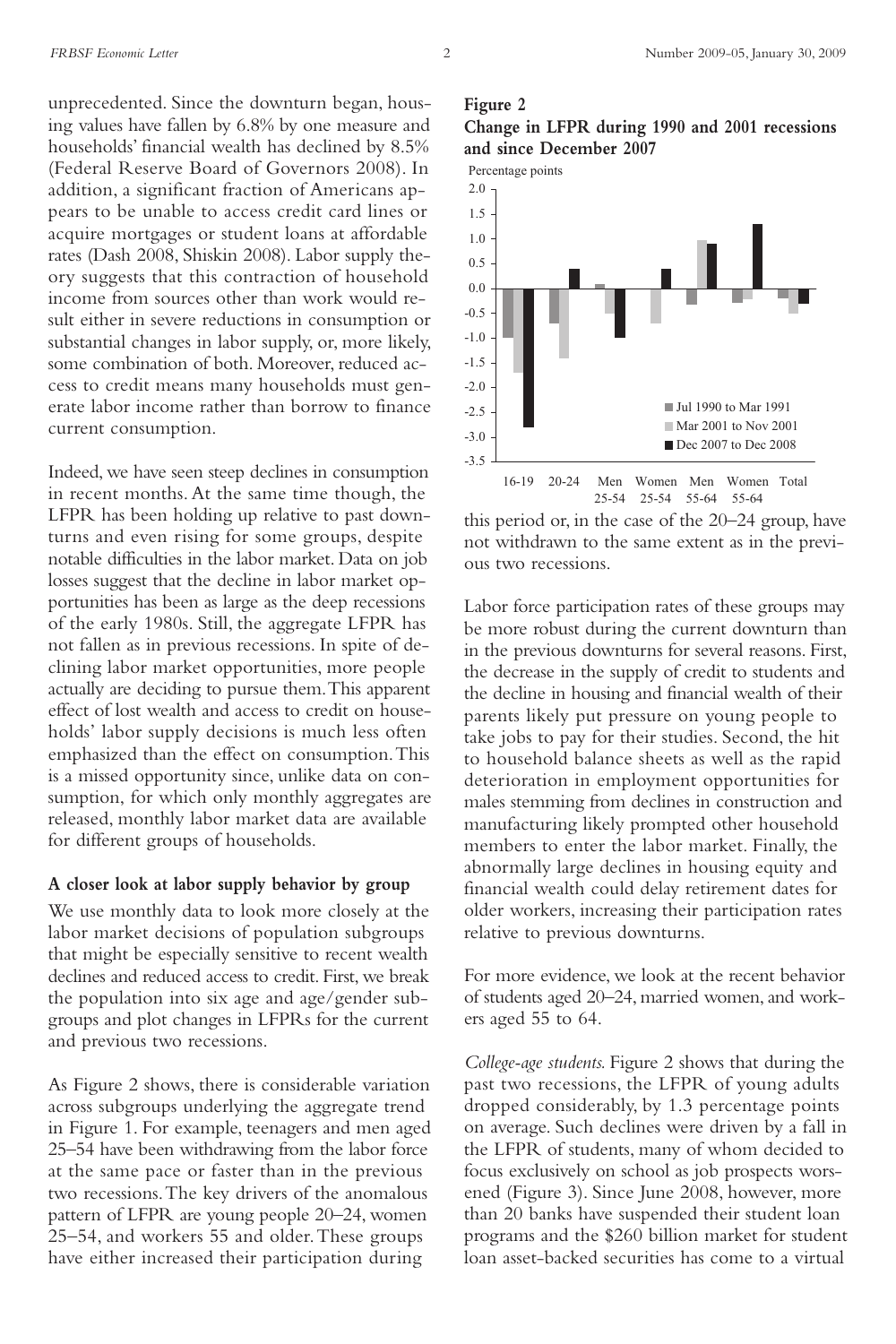

standstill.The decrease in the supply of credit to students and the fall in housing and financial wealth of their parents have led to a much smaller decrease in the LFPR of young adults (0.1%) and, more notably, a substantial increase in the labor force participation of students (0.5%).

*Married women 25–54*. In the 2001 recession, the LFPR of prime-age women fell significantly, by 0.8 percentage point. Relative to prime-age men, women were more likely to exit the labor market as economic conditions worsened. During the current downturn, however, the gender trends reversed. The LFPR of prime-age women increased by 0.3 percentage point, while that of prime-age men decreased by 0.6 percentage point.This appears to be driven by the behavior of married women, who have been increasing their participation in the labor force since around 2005, when the pace of home price appreciation first started to slow. Surprisingly, this trend has continued in spite of the severe decline in the job market. (Figure 3). Additional household members may enter the labor force during a downturn to increase the savings and wealth of households, and perhaps to assist in funding education.

*Workers aged 55 and older*. Finally, the abnormally large declines in housing equity and financial wealth may have boosted the LFPR of older workers by delaying their retirement dates.While the LFPR of older workers has been rising for some time, the degree to which older workers participate in the

labor market is strongly and negatively correlated with asset returns generally and stock market performance specifically, especially since 2000. By contrast, the LFPR change of younger workers is weakly and positively correlated with such returns. The sensitivity of older workers to stock market performance is not surprising given the shift over the past 15 years from employer-run defined benefit plans to employee-managed defined contribution plans.As the reliance of retirees and near retirees on returns from investments has risen, so has the sensitivity of their labor market behavior to changes in stock market wealth.As in the 2001 recession, the LFPR of those aged 55–64 increased by more than 1 percentage point, coinciding with an almost 40% drop in stock prices over the past year.

#### **Looking ahead**

The data suggest that recent shocks to wealth and the rollback of household credit are affecting the labor supply of individuals. Should these changes persist, the countercyclical inflow of workers into the labor market could cause unemployment rates to exceed forecasts, since many entrants into the workforce might be unable to find jobs.We expect that these anomalous labor force participation patterns will persist until the underlying drivers, including depressed asset prices and impaired access to consumer credit, return to normal. Unfortunately, making stronger connections between recent developments and the LFPR is difficult because of such factors as noisy data on LFPR for specific cohorts and the effects of other factors on LFPR, such as the Temporary Extended Unemployment Compensation. Ongoing research, including drawing upon a variety of other data sets, could help clarify our results.

**Mary Daly Vice President Joyce Kwok Research Associate Bart Hobijn**

#### **References**

**Research Advisor**

- Federal Reserve Board of Governors. 2008."Flow of Funds Accounts of the United States."
- http://www.federalreserve.gov/releases/z1/ Dash, Eric. 2008."Banks Trimming Limits for Many on Credit Cards." *NewYorkTimes*, June 21.
- Shiskin, Philip. 2008."Painful Choices as College Bills
	- Wallop Families." *Wall Street Journal*, December 11.